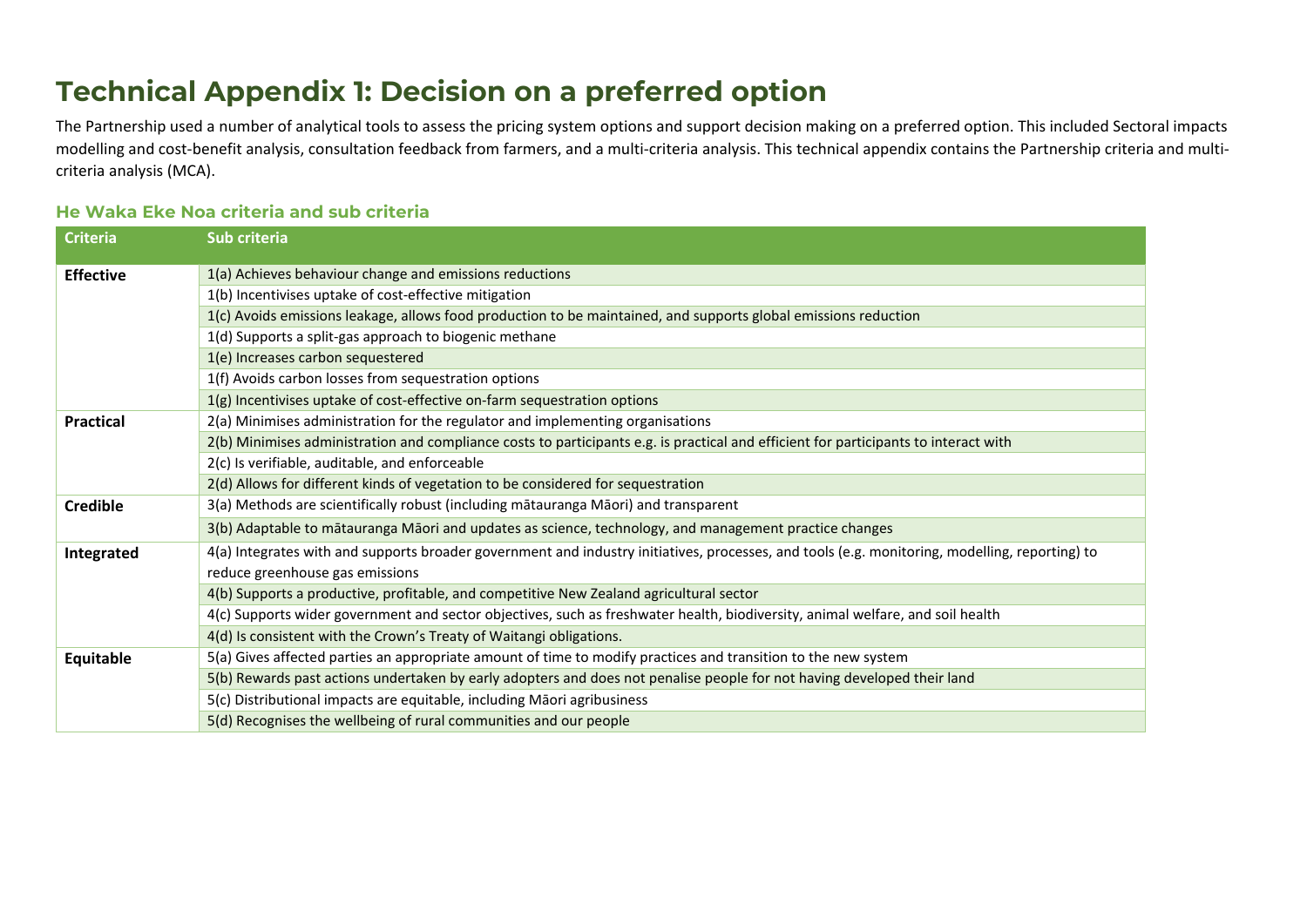## <span id="page-1-0"></span>**Multi-criteria analysis**

A multi-criteria analysis (MCA) is an important tool used to evaluate different policy options to improve decision-making. An MCA complements a cost-benefit analysis (CBA) and evaluates different options against a set of criteria.

Applying an MCA involves identifying the underlying policy objectives and then determining factors (the criteria) that would indicate achievement of the objectives. The MCA uses the agreed He Waka Eke Noa criteria and sub-criteria with a traffic light scoring system. Applying an MCA also involves clear identification of a 'counterfactual' or a base case. The counterfactual is intended to capture policy settings in absence of the options being considered. This does not necessarily mean business as usual but, instead, what would happen without the policy intervention being considered. For He Waka Eke Noa this is the primary sector entering the New Zealand Emissions Trading Scheme (NZ ETS) under current policy settings. All policy proposals are assessed against agriculture entering the NZ ETS (the counterfactual), not each other i.e., it is the degree to which they are different to the base case that matters in the analysis.

The MCA also reflects an NZ ETS + He Waka Eke Noa recommendations option (NZ ETS + HWEN recs) (e.g., the use of system revenue to support emission reduction initiatives and some He Waka Eke Noa eligible sequestration) as a separate option. While government has not formally tabled this option, it is a relevant option based on existing government decisions e.g., recycling revenue from agriculture to support the primary sector.

### Key results

The key differences between the options and the NZ ETS (the counterfactual) are:

**Whether the option allows a split-gas approach.** All alternative pricing options are built on this basis. The NZ ETS and NZ ETS + HWEN recs options are not. A split-gas approach allows a deviation between prices on methane and long-lived gases, which you do not get in an all-gases market-based approach like the NZ ETS. The benefits of a spilt-gas approach are likely to be more consequential post-2030, assuming the methane target is met and there is upward price pressure on the NZU to meet the 2050 net zero target. A levy-based system as opposed to a market-based system provides greater control over the prices on methane and long-lived gases. Prices can be dialled up or down depending on progress toward objectives of the system. All alternative pricing options are built on this basis. A levy-based system can also be accompanied by a system oversight mechanism to provide the sector with greater control over how the levy rates would be set, and a more formal role for the sector in setting the strategy for revenue recycling.

**Emissions reductions** (relative to the NZ ETS). All options are better than the NZ ETS. It is assumed for the MCA that all alternative options and the NZ ETS + HWEN recs option will achieve similar contributions to the methane target and the long-lived gas target through additional incentives (discounts) for actions (practices and technologies) to reduce emissions.

**Behaviour change**. All options are better than the NZ ETS. The farm-level levy and the processor-level hybrid levy transitioning to farm-level levy are assessed as being more able to support farmer behaviour change. The Momentum behaviour change report<sup>[1](#page-1-0)</sup> finds: "Provided mitigations are available, a farm-level option is likely to be more effective for encouraging on-farm change as it provides a direct link to their operation and allows for the diversity of farm operations and land use, which a Processor-level Levy may be less likely to do."

**Incentivising uptake of cost-effective mitigation**. All options are better than the NZ ETS. Under a farm-level levy the simple and detailed calculation method can reward all possible mitigations, including efficiencies/optimisation with incentives for actions (practices and technologies) to reduce emissions. Under a Processor-level Hybrid Levy it

 $1$  Momentum Research and Evaluation Ltd, 2022, Insights into farmer behaviour responses to emissions pricing.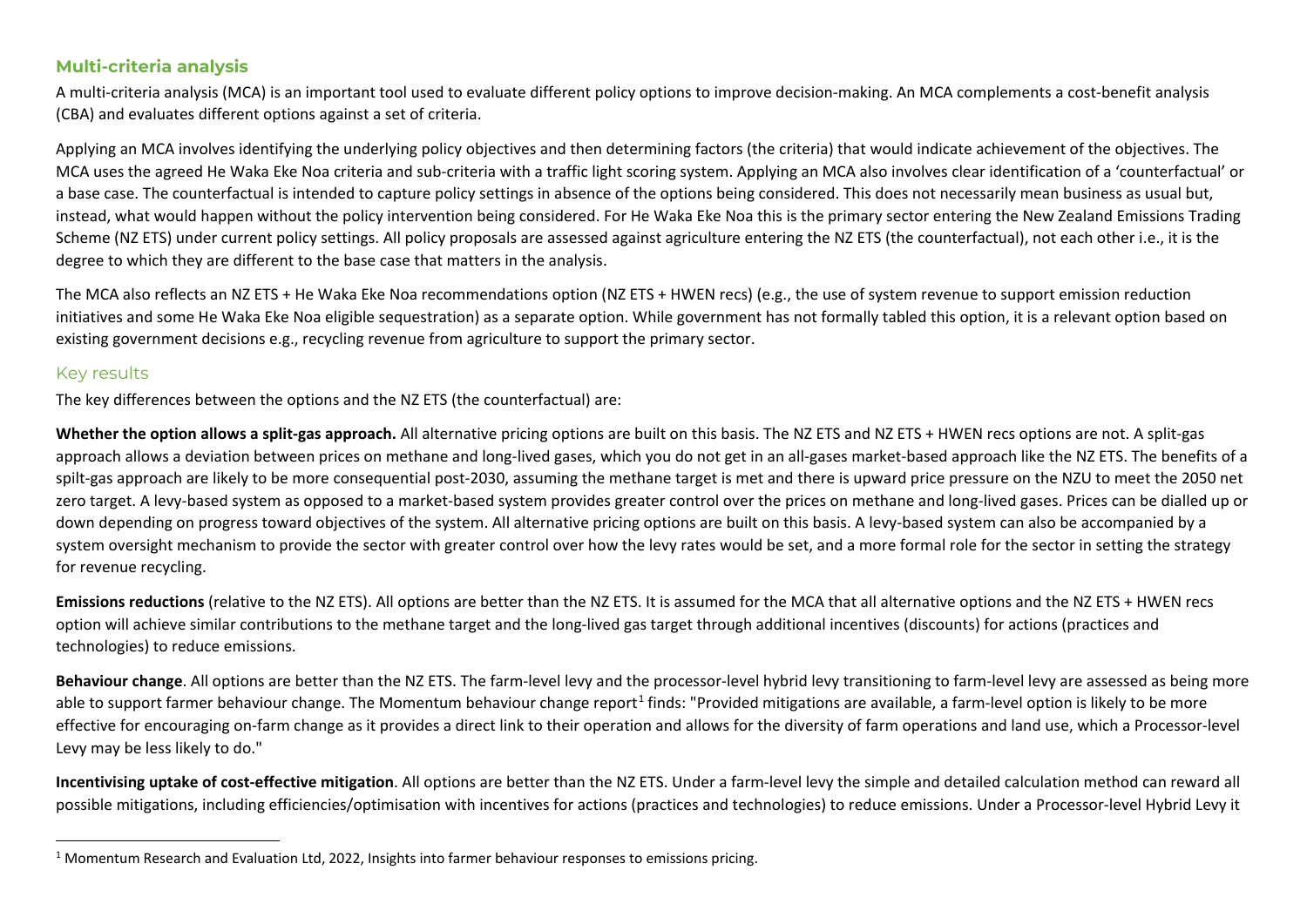<span id="page-2-1"></span><span id="page-2-0"></span>would depend on the approach taken. A benchmark approach could incentivise uptake of all available mitigations and an action-based approach would only incentivise some.

**Emissions leakage.** [2](#page-2-0) The greater the impact on production the greater the risk of emissions leakage. A Farm-level Levy and a Processor-level Hybrid Levy with an actionbased Emissions Management Contract (EMC) rely on payments for mitigation technologies to enhance the incentive to reduce emissions. This results in a much smaller impact on production (and therefore risk of leakage). A Processor-level Hybrid Levy with benchmark EMC enhances the benefit of all available mitigations, but this comes with a greater impact on production.

**Increasing carbon sequestration**. All alternative options are better than the NZ ETS. We have assumed that the NZ ETS + HWEN recs option does not adopt all the He Waka Eke Noa sequestration related recommendations.

**Administration costs for the regulator**. All alternative options and the NZ ETS + HWEN recs option are more expensive than the NZ ETS. The Farm-level Levy and Processorlevel Hybrid Levy transitioning to Farm-level Levy are the most expensive options.

**Administration and compliance costs to participants**. This is similar to administration costs for the regulator but with an assumption that the cost to processors is likely to be lower under a levy relative to the NZ ETS. The NZ ETS + HWEN recs option scores the same as Processor-level Hybrid Levy because of the assumed addition of the EMC system. The Farm-level Levy and Processor-level Hybrid Levy transitioning to Farm-level Levy are the most expensive options.

**Time to transition**. All options allow for starting with a lower price and changing as needed over time. The NZ ETS can do this through allocation. [3](#page-2-1) Levy rates can be adjusted up and down. We have assessed the Farm-level Levy as scoring slightly lower than the NZ ETS as there is not a lot of time to onboard around 23,000 participants and build the support that will be required e.g., rural professional capability and a quality and integrated IT system.

 $2$  Emissions leakage is when production is shifted to less emissions efficient producers offshore.

 $3$  Allocation is a portion of emissions or emissions units given to an emitter at no cost.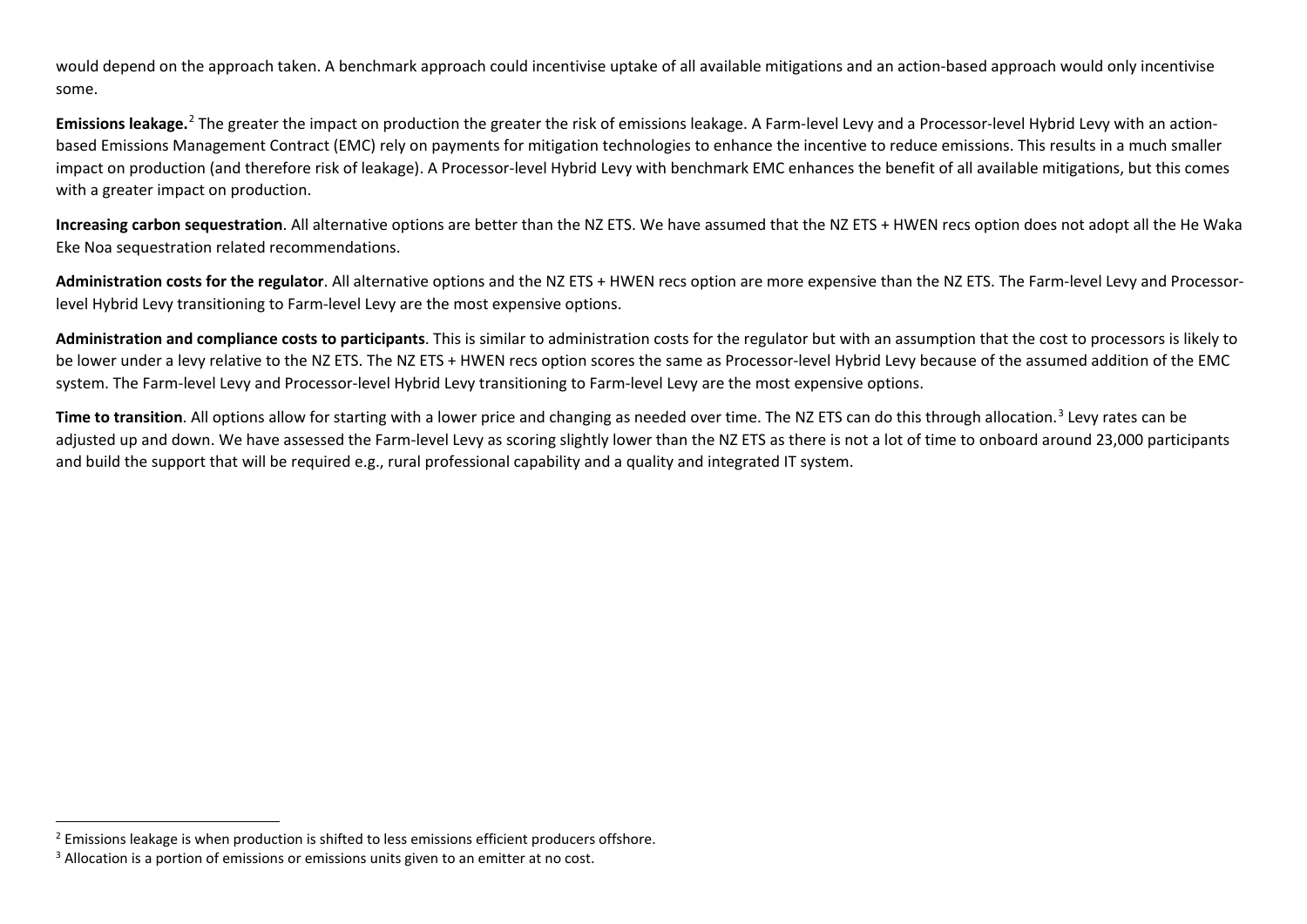<span id="page-3-0"></span>

|                  |                                                                                                                                                | <b>Measures</b>                                                                                                                                                                                                            |                                                                                                                                                                                                                                                                                                                                                                                                                                                                                                                                                                                                                                                                          |                      | <b>Additional</b><br>option added<br>for transparency<br>Main alternative pricing system options<br>and<br>completeness |                            |                      |                                              |  |
|------------------|------------------------------------------------------------------------------------------------------------------------------------------------|----------------------------------------------------------------------------------------------------------------------------------------------------------------------------------------------------------------------------|--------------------------------------------------------------------------------------------------------------------------------------------------------------------------------------------------------------------------------------------------------------------------------------------------------------------------------------------------------------------------------------------------------------------------------------------------------------------------------------------------------------------------------------------------------------------------------------------------------------------------------------------------------------------------|----------------------|-------------------------------------------------------------------------------------------------------------------------|----------------------------|----------------------|----------------------------------------------|--|
| <b>Criteria</b>  | <b>Subcriteria</b>                                                                                                                             |                                                                                                                                                                                                                            | <b>Comments</b>                                                                                                                                                                                                                                                                                                                                                                                                                                                                                                                                                                                                                                                          | NZ ETS + HWEN        | Processor-level Hybrid Levy                                                                                             |                            | <b>Farm-level</b>    | <b>Processor-level</b><br><b>Hybrid Levy</b> |  |
|                  |                                                                                                                                                |                                                                                                                                                                                                                            |                                                                                                                                                                                                                                                                                                                                                                                                                                                                                                                                                                                                                                                                          | recs                 | <b>Benchmark</b><br><b>EMC</b>                                                                                          | Action-based<br><b>EMC</b> | Levy                 | transition to<br><b>Farm-level Levy</b>      |  |
|                  |                                                                                                                                                |                                                                                                                                                                                                                            |                                                                                                                                                                                                                                                                                                                                                                                                                                                                                                                                                                                                                                                                          | <b>Traffic light</b> | <b>Traffic light</b>                                                                                                    | <b>Traffic light</b>       | <b>Traffic light</b> | <b>Traffic light</b>                         |  |
|                  | 1(a): Achieves behaviour change and<br>emissions reductions                                                                                    | Contribution to methane target                                                                                                                                                                                             | All options will achieve credible emissions reductions (around 4% reduction in methane emissions) by 2030 with incentives<br>for actions to reduce emissions.<br>The alternative options achieve this result at different prices and with the use of different prices for incentives for approved<br>actions.<br>The MCA focuses on the ability to contribute to the methane target rather than the specific prices/discounts required.                                                                                                                                                                                                                                  |                      |                                                                                                                         |                            |                      |                                              |  |
|                  |                                                                                                                                                | Contribution to long-lived gas target                                                                                                                                                                                      | All options will achieve credible contributions to the long-lived gas target by 2030 with incentives for actions to reduce                                                                                                                                                                                                                                                                                                                                                                                                                                                                                                                                               |                      |                                                                                                                         |                            |                      |                                              |  |
| <b>Effective</b> |                                                                                                                                                |                                                                                                                                                                                                                            | emissions.<br>The alternative options achieve this result at different prices and with the use of different prices for incentives for approved<br>actions.<br>The MCA focuses on the ability to contribute to the long-lived gas target rather than the specific prices/discounts required.                                                                                                                                                                                                                                                                                                                                                                              |                      |                                                                                                                         |                            |                      |                                              |  |
|                  |                                                                                                                                                | Supports behaviour change                                                                                                                                                                                                  | The Farm-level Levy scores slightly higher. The 'insights into farmer behaviour' report finds "Provided mitigations are<br>available, a farm-level option is likely to be more effective for encouraging on-farm change as it provides a direct link to their<br>operation and allows for the diversity of farm operations and land use, which a processor-level levy may be less likely to do."                                                                                                                                                                                                                                                                         |                      |                                                                                                                         |                            |                      |                                              |  |
|                  | 1(b): Incentivises uptake of cost-<br>effective mitigation                                                                                     | If price/payment is greater than cost of emissions<br>Calculation method picks up mitigation                                                                                                                               | Under a farm-level system the simple and detailed calculation methods can reward all possible mitigations, including<br>efficiencies and optimisation.<br>Under the Processor-level Hybrid Levy it would depend on the approach taken. A benchmark approach could incentivise<br>uptake of all available mitigations with the incentive enhancing the reward on all available mitigations; an action-based<br>approach would only incentivise some.                                                                                                                                                                                                                      |                      |                                                                                                                         |                            |                      |                                              |  |
|                  | 1(c): Avoids emissions leakage, allows<br>food production to be maintained,<br>and supports global emissions<br>reduction.                     | Avoids reduction in production                                                                                                                                                                                             | There is a risk of emissions leakage.<br>This is dependent on the ultimate levy price and impact of that price on production.<br>Partnership modelling shows that under the high technology scenarios <sup>4</sup> you can achieve emissions reductions without much<br>impact on production. The low technology scenarios rely more on loss of production to achieve emissions reductions. The<br>Processor-level Hybrid Levy using a Benchmark EMC incentivises all available mitigations (especially efficiency gains) and this<br>results in a reduction of production of around 6% to achieve emissions reductions. This is a product of the modelling<br>approach. |                      |                                                                                                                         |                            |                      |                                              |  |
|                  | biogenic methane                                                                                                                               | 1(d): Supports a split-gas approach to Whether the option allows a split-gas approach                                                                                                                                      | The alternative pricing options score better relative to NZ ETS. This is a key point of difference to the counterfactual.                                                                                                                                                                                                                                                                                                                                                                                                                                                                                                                                                |                      |                                                                                                                         |                            |                      |                                              |  |
|                  | 1(e): Increases carbon sequestered                                                                                                             | Increases He Waka Eke Noa eligible carbon sequestration<br>Additional tonnes sequestered                                                                                                                                   | Creates an incentive for sequestration that is not currently covered under NZ ETS.<br>All options score higher than NZ ETS. NZ ETS + HWEN recs option scores slightly lower as government has not committed to<br>adopting all the He Waka Eke Noa recommendations for sequestration.<br>The assumption is adoption rates are consistent across options. Note, it is possible that the Farm-level Levy could have<br>slightly higher adoption rates as it is part of a netting off process.<br>Not a key point of difference between alternative options.                                                                                                                |                      |                                                                                                                         |                            |                      |                                              |  |
|                  | 1(f): Avoids carbon losses from<br>sequestration options                                                                                       | Avoided carbon loss                                                                                                                                                                                                        | He Waka Eke Noa options recognise existing vegetation (including pre-1990 vegetation) with minimum management<br>standard.<br>Not a key point of difference between alternative options.                                                                                                                                                                                                                                                                                                                                                                                                                                                                                 |                      |                                                                                                                         |                            |                      |                                              |  |
|                  | 1(g): Incentivises uptake of cost-<br>effective on-farm sequestration<br>options                                                               | Does the method incentivise uptake of cost effective<br>sequestration options<br>Cost-effective refers to the cost of the mitigation rather thar<br>cost of the process (which is captured under administration<br>costs). | Price for sequestration will be the same for all options.<br>Process for registration is simpler than NZ ETS as a lower burden of proof is required.<br>Accounting methodology for cyclical and permanent vegetation incentivises sequestration from a wide range of vegetation<br>types.<br>Consistent across options but better than NZ ETS (based on current settings). Not a key point of difference between<br>alternative options.                                                                                                                                                                                                                                 |                      |                                                                                                                         |                            |                      |                                              |  |
| <b>Practical</b> | 2(a): Minimises administration for the<br>regulator and implementing<br>organisations                                                          | Minimises admin costs                                                                                                                                                                                                      | This is a key point of difference between options (depending on the approach taken in relation to EMCs).<br>Based on the total admin costs (rather than per participant), the Farm-level Levy is the highest. For Processor-level Hybrid<br>Levy it depends on whether you use a benchmark or action approach. A benchmark approach has regulator operating costs<br>similar to farm-level, and an action approach is cheaper. The Processor-level Hybrid Levy is likely to be higher cost to<br>administrator than the counterfactual as they will need to establish a new levy system.                                                                                 |                      |                                                                                                                         |                            |                      |                                              |  |
|                  | 2(b): Minimises administration and<br>compliance costs to participants e.g.<br>is practical and efficient for<br>participants to interact with | Minimises admin and compliance costs                                                                                                                                                                                       | This is a key point of difference between options.<br>The Farm-level Levy administration cost is higher. The cost to processors is likely to be lower under a levy system relative to<br>the counterfactual.                                                                                                                                                                                                                                                                                                                                                                                                                                                             |                      |                                                                                                                         |                            |                      |                                              |  |

<sup>&</sup>lt;sup>4</sup> The Sectoral impacts modelling used two mitigation technology scenarios: a medium-technology scenario and a high-technology scenario. The high-technology scenario assumes greater availability of technology options, inc